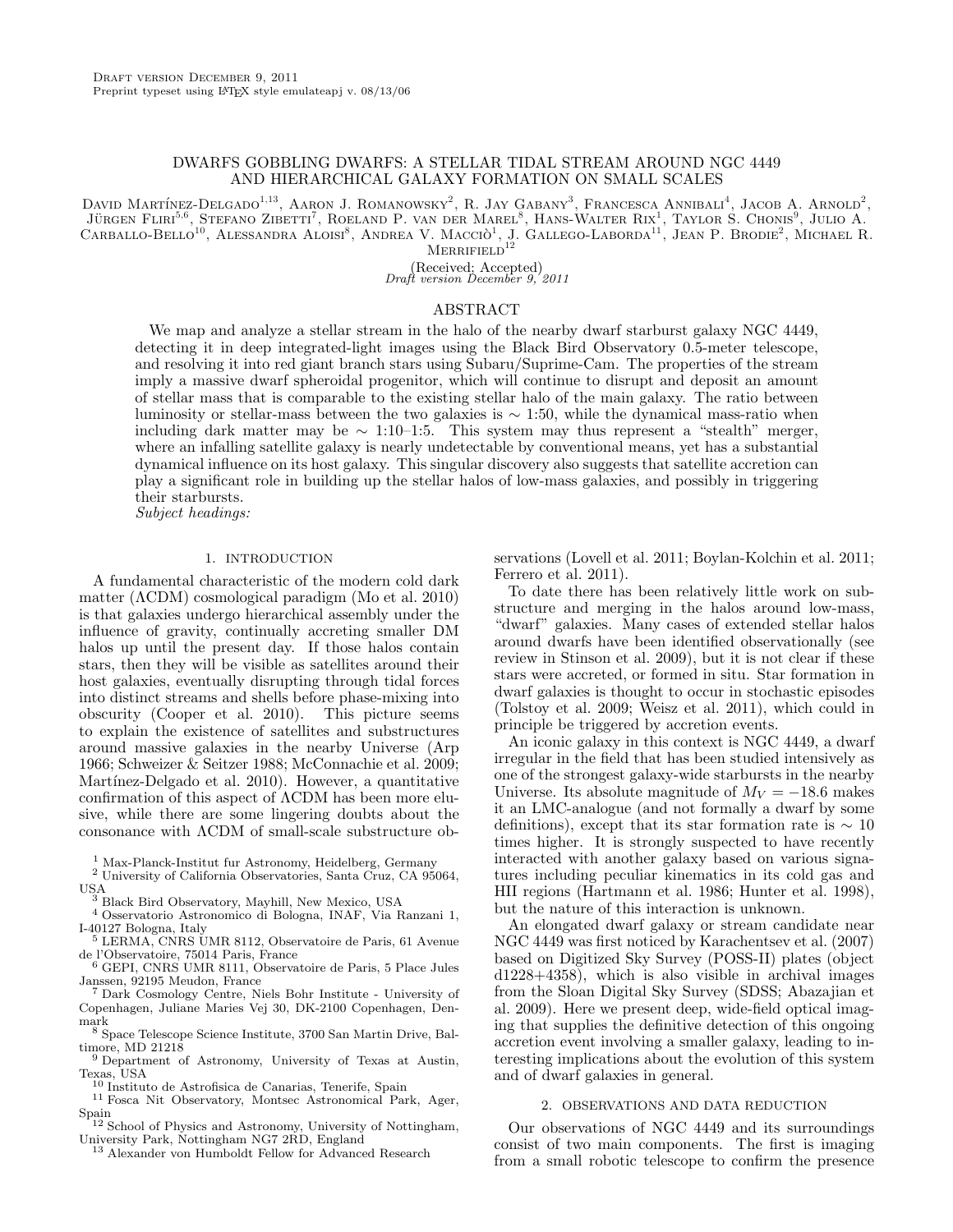of a low-surface-brightness substructure in the halo of NGC 4449 and to provide its basic characteristics (similar techniques were used to study substructures around larger galaxies in Martínez-Delgado et al. 2008, 2010). The second is follow-up imaging with the Subaru telescope to map out the resolved stellar populations.

First, we obtained very deep images with the f/8.3 Ritchey-Chretien 0.5-meter telescope of the Black Bird Remote Observatory  $(BBRO)^{14}$  during different darksky observing runs during the periods 2010-04-13 through 2010-06-10, and 2011-01-13 through 2011-01-28 (UT). We used a 16 mega-pixel Apogee Imaging Systems U16M CCD camera, with  $31.3' \times 31.3'$  field-ofview and 0.46 arcsec  $pix^{-1}$  plate-scale. We acquired 18 hours of imaging data in half-hour sub-exposures, using a non-infrared clear luminance  $(\lambda = 3500 - 8500\text{\AA})$ Astrodon E-series filter. Each sub-exposure was reduced following standard procedures for dark-subtraction, biascorrection, and flat-fielding (see Martínez-Delgado et al. 2009).

The resulting image was calibrated photometrically to SDSS by comparing the brighter regions of NGC 4449 following the techniques of Martínez-Delgado et al. (2010). The final image has  $5-\sigma$  g-band surface-brightness detection limits from 26.4 to 27.5 mag  $\arccos^{-2}$  for seeinglimited and large-scale diffuse features, respectively.

Second, we obtained images from the 8.2-m Subaru Telescope and the Suprime-Cam wide field imager  $(34' \times 27'$  field-of-view and  $0.202''$  pixel-scale; Miyazaki et al. 2002) on 2011-01-05 (UT). Conditions were photometric, and we took exposures in the  $r'$  and  $i'$  bands with a five-pointing dithering pattern. The total exposure times were 225 sec per filter. We reduced the data using our own modified version of the SDFRED pipeline (Ouchi et al. 2004), including scripts for bias subtraction, flat fielding, and distortion correction. Each frame was then re-projected to a common astrometric coordinate system followed by background rectification and image  $\text{co-addition using the Montage toolkit}^{15}.$ 

The exquisite image quality  $(\sim 0.5''$  FWHM) allows us to resolve individual stars in the outer regions of NGC 4449. We carried out stellar point-spread-function photometry using DAOPHOT II/ALLSTARS (Stetson 1987), and identified stars as objects with sharpness parameter  $|S|$  < 1.0. We then calibrated the photometry based on two central images from the Hubble Space Telescope Advanced Camera for Surveys (HST/ACS) (Annibali et al. 2008, hereafter  $A+08$ ).

The ACS photometry was originally in F555W and F814W, and recalibrated to Johnson-Cousins  $VI$  $(A+08)$ . We used fairly bright, red stars in common between the datasets to derive linear transformation equations from  $r'i'$  instrumental magnitudes to  $VI$ , including foreground extinction corrections of  $E(B - V) = 0.019$ (Schlegel et al. 1998). Our final star catalog has statistical internal errors in  $V-I$  color of ~0.11 mag and ~0.14 mag. at  $V = 25$  and  $V = 26$ , respectively.

### 3. STREAM MORPHOLOGY

<sup>14</sup> BBRO was originally situated in the Sacramento Mountains (New Mexico, USA), and later moved to the Sierra Nevada Mountains (California, USA).

Figure 1 (left) shows a BBRO image subsection, where with an adopted distance of 3.82 Mpc  $(A+08)$ , 1' corresponds to 1.1 kpc. Clearly visible near the minor axis of NGC 4449,  $\sim$  10 kpc to the southeast, is a very elongated, S-shaped feature with a size of  $\sim 1.5 \times 7$  kpc, which we will hereafter designate "the stream". The stream's position does not overlap with any of the complex HI-gas features surrounding NGC 4449 (Hunter et al. 1998). Also, it is on the opposite side of the galaxy with respect to an interesting star cluster that may be linked to another past accretion event (Annibali et al. 2011). The main galaxy's existing stellar halo can also be seen, including shell-like features in the southwest that were noticed by Hunter et al. (1999).

The right-hand panel shows a Suprime-Cam zoom-in of the stream. It is clearly resolved into stars and has the general appearance of a dwarf spheroidal (dSph) galaxy that is elongated by tides. This classification (defined by a spheroidal morphology, stellar mass  $M_{\star} < 10^{8} M_{\odot}$ , and the absence of star formation and cold gas) is also supported by the HI non-detection of Huchtmeier et al. (2009).

To complement these integrated surface-brightness maps, we next construct stellar-density maps around NGC 4449 using individual RGB stars down to  $g' = 25.8$ from Suprime-Cam. We will discuss the RGB selection and modeling later, but in general we can consider these stars as tracing a population older than 1 Gyr. We define a grid across the image with  $130 \times 130$  pc<sup>2</sup> bins, and count the number of stars in each bin, subsequently applying a Gaussian smoothing kernel with  $\sigma = 130$  pc. There are typically 7–9 stars per bin in the stream.

Figure 2(a) shows the resulting Subaru-based stellar density map, where the overall stream morphology is indistinguishable from the BBRO integrated-light results. Given that in the next Section we will find no evidence for resolved young stars, the simplest inference is that the visible light is dominated by RGB stars and hence by a population older than 1 Gyr.

Panel (b) shows a higher-contrast version of the same map, demonstrating that the main galaxy's pre-existing stellar halo extends out to at least  $\sim$  10 kpc. We can furthermore discern a very faint feature that seems to extend the stream's angular path in a loop-like structure. This loop is also apparent in the BBRO image, and we infer that the stream is stretched out over at least half its orbit, with the projected turning point at a galactocentric radius of 13 kpc.

We next wish to locate the disrupting satellite galaxy's original center or nucleus. In both the BBRO and Subaru images there is a density enhancement near the mid-point of the "S", as would be expected if the "arms" are leading and trailing tidal tails around a still marginally-bound, or just disrupting, main body. We next construct a stellar-density contour map for the stream region, using the RGB stars and  $\sigma = 270$  pc smoothing. The central stellar clump is visible in Figure  $2(d)$ , with a position slightly offset from the stream's main ridgeline  $(\alpha(J2000), \delta(J2000)) =$  $(12h 28m 43.320s, +43° 58' 30.00'')$ , The positional uncertainty is  $\sim 6''$ . An off-center nucleus is also seen in a tidally-disrupting Milky Way dSph, Ursa Major (Martínez-Delgado et al. 2001).

<sup>15</sup> http://montage.ipac.caltech.edu/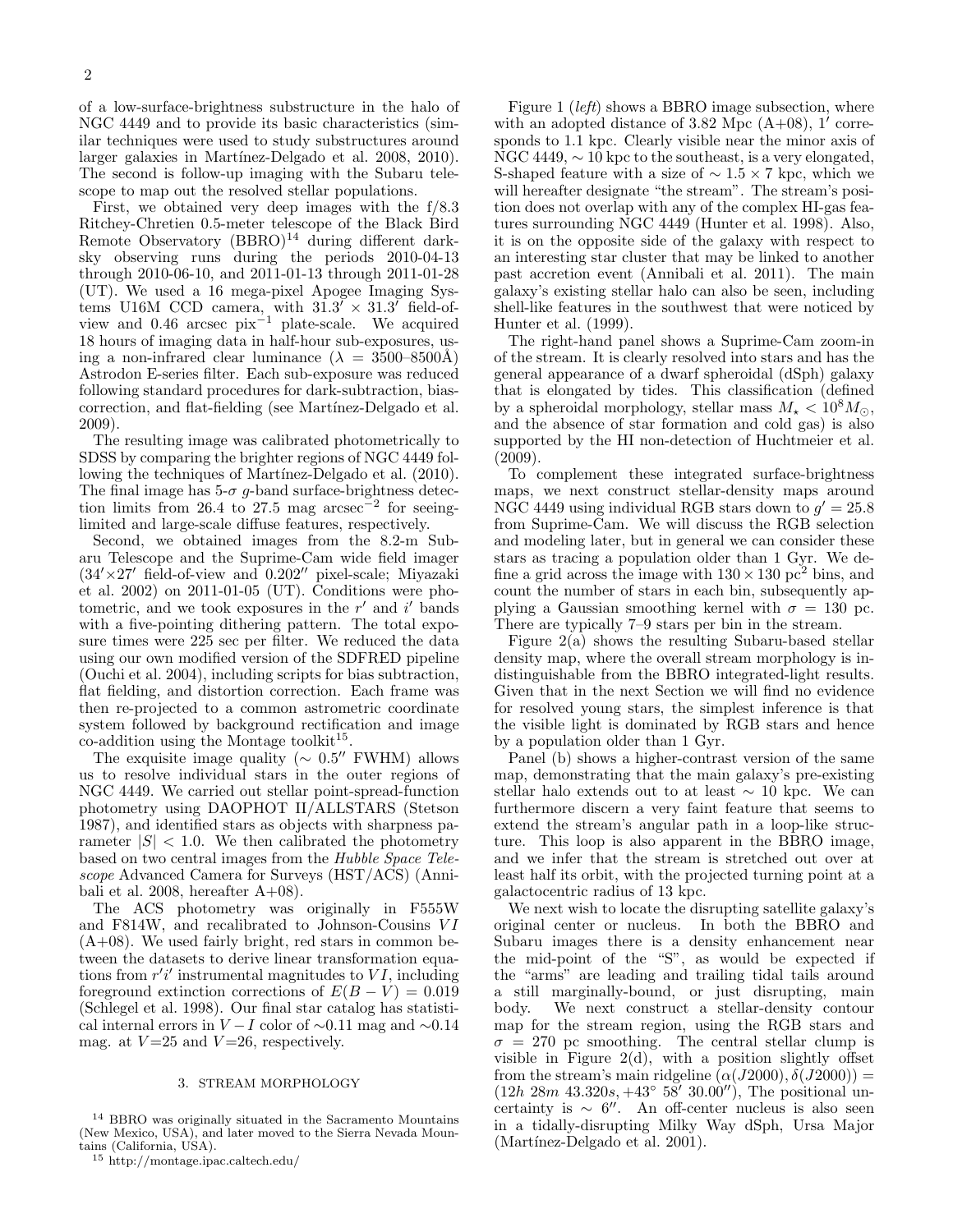

FIG. 1.— NGC 4449 and its halo stream. Left: image from the BBRO 0.5-m telescope, showing a 21  $\times$  27 kpc field. Right:  $6 \times 9.5$  kpc subsection of the Subaru/Suprime-Cam data, showing the stream resolved into stars. In both panels, shallower BBRO exposures in red/green/blue filters are used to provide indicative colors.

#### 4. STELLAR POPULATIONS

Figure 3 shows the color-magnitude diagram (CMD) for point sources in the stream region. The RGB stars are the dominant feature, along with a few brighter, redder stars that may be oxygen- or carbonrich thermally-pulsating asymptotic giant branch stars from an intermediate-age or old population (Marigo et al. 2003). There are no blue stars evident that would trace recent star formation.

The detection of the tip of the RGB (TRGB) permits a distance estimate for the stream. We use the same approach described in A+08 and Cioni et al. (2000), and find a TRGB magnitude of  $I_{TRGB} = 24.06 \pm 0.04$  (random)  $\pm 0.08$  (systematic). The random error was estimated using bootstrapping techniques; the systematic error is dominated by the magnitude transformation uncertainties. The main body of NGC 4449 was found by A+08 to have  $I_{\text{TRGB}} = 24.00 \pm 0.01$  (random)  $\pm 0.04$ (systematic). Thus the stream is at the same distance as the main body, to within  $\sim$  180 kpc, and we conclude that there is a physical association rather than a chance superposition.

The RGB photometry can also constrain the stream age and metallicity, despite some age-metallicity degeneracy. In Figure 3 we overplot the Padua isochrones (Girardi et al. 2002) for ages of 2, 4, and 10 Gyr, for both  $Z = 0.004$  and  $Z = 0.001$ . For  $Z = 0.004$  the 2-4 Gyr isochrones trace the data reasonably well, while all

 $Z = 0.001$  models are too blue (by  $\gtrsim 0.13$  mag: our systematic color uncertainties are  $\leq 0.1$  mag). Presumably a 10 Gyr model with  $Z \sim 0.002$  would also be consistent with the data, while perhaps providing a better match to the observed CMD slope. We thus find the stream to have an intermediate-to-old age ( $\sim$  2–10 Gyr) and a metallicity of  $[Z/H] \sim -0.9$  to  $-0.6$ .

These results are comparable to the RGB analysis of the main body of NGC 4449 by  $A+08$  (their figure 17; see also Ry's et al. 2011). Therefore both the main galaxy and the stream contain similar old, intermediate-metallicity populations, although the main galaxy also contains very young stars, as well as more metal-poor stars as inferred from its globular clusters (Strader et al. 2011).

It is outside the scope of this Letter to investigate spatial stellar population variations in the stream and surrounding regions in detail, but we provide a basic overview by splitting the RGBs into color-based subpopulations, using the 4 Gyr,  $Z = 0.004$  model as a boundary. We then create stellar density maps as before, for the two subpopulations separately. Using blue and green color-coding to represent the subpopulations left and right of the model boundary, we show the results in Figure  $2(c)$ . The stream's bright parts have no visible RGB color gradient, and have an overall color similar to the main galaxy's halo at radii of ∼ 3–5 kpc. Both the stream's faint-loop continuation, and the halo at  $\sim$  5– 10 kpc, are redder, implying older or more metal-rich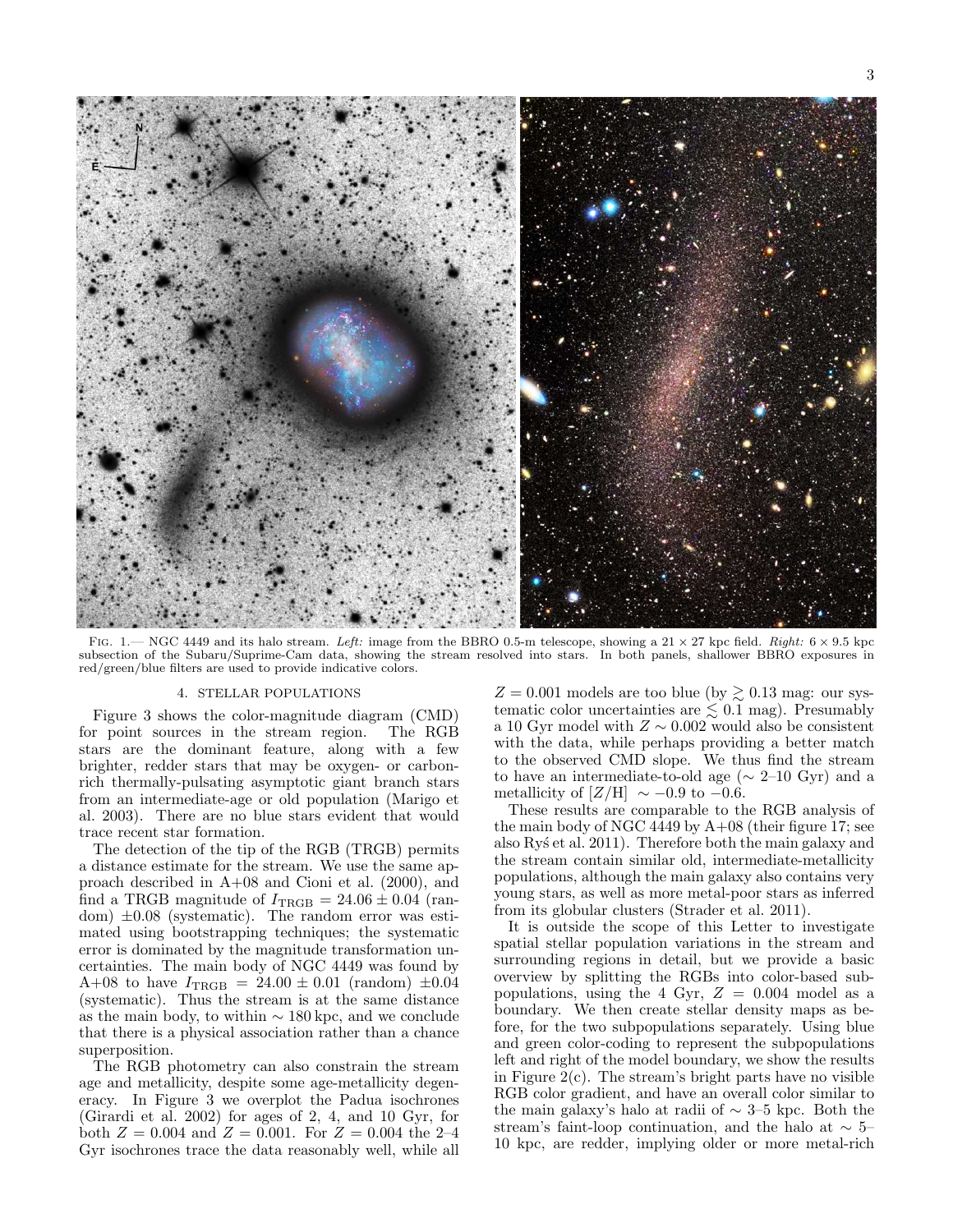

FIG. 2.— Stellar density maps of NGC4449 and its stream, based on RGB counts from Suprime-Cam. Panel (a) shows a  $33 \times 33$  kpc image with linear scaling. There is a compact density enhancement within the stream, which may be the progenitor galaxy's remnant nucleus. Panel (b) shows the same data with less dynamic range. The stream shows a loop-like structure curving back toward the main galaxy, which in turn also shows a shell-like overdensity in its halo toward the southwest, reaching similar projected galactocentric radii as the stream. Panel (c) shows a composite map of the stream, color-coded blue for bluer RGB colors, and green for redder colors (see main text for details). The RGBs in the stream's main part have similar average colors to the main galaxy's inner halo stars, with redder populations apparent on the outskirts of both the halo and stream. Panel (d) shows a star-count contour map of the stream, where the contour levels correspond to  $5-10$  stars per  $50$  arcsec<sup>2</sup> bin, in intervals of 1 star per bin.

stars.

#### 5. STELLAR AND DYNAMICAL MASS

We now proceed to estimate the luminosities and masses of NGC 4449 and its stream. For NGC 4449, it is straightforward to add up the SDSS pixel fluxes inside the "optical radius" ( $\mu_r = 25$  mag arcsec<sup>-2</sup>). After correcting for extinction, we find  $M_r = -17.8$ . For the stream, we use the SDSS-calibrated BBRO image, integrating the flux within the faintest isophote that closes without including the main galaxy, which corresponds to  $\mu_g = 26.75$  mag arcsec<sup>-2</sup>. We find a stream magnitude of  $M_r = -13.5$ , which is comparable to the brightest Local Group dSphs, Fornax and And VII. Such galaxies have typical projected half-light radii of  $\sim 0.4$ –1.0 kpc (Brodie et al. 2011), which is consistent with the stream's  $∼$  0.8 kpc half-width.

For both galaxies, these luminosity estimates are lowerlimits since they do not include potential extended lowsurface-brightness features. In any case, the implied luminosity-ratio is  $\sim$  1:50.

To calculate stellar masses  $M_{\star}$ , we use two different approaches, adopting a Chabrier (2003) IMF (final mass, including remnants). The first is based on the integrated optical colors, following the relations between color and stellar mass-to-light-ratio  $(\Upsilon_{\star})$  from Zibetti et al. (2009, Table B1). This paper also introduced a technique for mapping out pixel-by-pixel  $\Upsilon_{\star}$  variations, which for NGC 4449 yields a total  $M_{\star} = 7.46 \times 10^{8} M_{\odot}$ . For the stream, we assume a global color corresponding to the central SDSS measurement,  $g - r = 0.45 \pm 0.1$ . We then find a stream mass of  $M_{\star} = 1.5^{+0.8}_{-0.6} \times 10^7 M_{\odot}$ , implying a stellar mass-ratio between stream and host of  $\sim$  1:50, for any uniform IMF.

The second mass-estimation approach is to use the CMD, comparing observed star counts to predicted numbers from a stellar populations model. For the stream, we use the I-band stellar luminosity function near the TRGB, and normalize it to Monte Carlo simulations drawn assuming  $Z = 0.001 - 0.004$ , and ages 2-10 Gyr. We obtain  $M_{\star} \sim (2-5.5) \times 10^7 M_{\odot}$  for the stream, which agrees with the color-based results. For the main galaxy, a similar approach was followed by McQuinn et al. (2010), whose results imply  $M_{\star} = (1.2 \pm 0.2) \times 10^{9} M_{\odot}$ . This mass is somewhat higher than by using colors, but the CMD-based stellar-mass-ratio comes out to be similar,  $\sim 1:40$ .

Remarkably, the mass of NGC 4449's stellar halo is similar to the stream's mass: based on the RGB counts of Ry's et al.  $(2011)$  and their normalization to K-band surface-brightness photometry, we estimate  $M_{\star} \sim 2 \times$  $10^7 M_{\odot}$  for the halo between projected radii of 5–10 kpc. This halo could have therefore been built up directly by one or a few past accretion events similar to the presentday stream.

We next consider the dynamical masses of the host galaxy and its stream, including DM. The quantity that is arguably the most relevant to the current streamgalaxy interaction is the dynamical mass-ratio within the interaction region: the  $\sim$  14 kpc galactocentric radius. Based on the HI gas kinematics, we estimate an inclination-corrected circular velocity of  $v_c \simeq 62 \text{ km s}^{-1}$ at this radius (Bajaja et al. 1994; Hunter et al. 2002), which means a dynamical mass for the main galaxy of  $M_{\text{dyn}}(r < 15 \text{ kpc}) \simeq 1.1 \times 10^{10} M_{\odot}$ . The HI gas mass is ~  $10^9 M_{\odot}$  (Hunter et al. 1998), so this region is DMdominated. Note that the  $v_c$  and  $M_{\star}$  values together suggest that NGC 4449 is intermediate in mass to the LMC and SMC (cf. Besla et al. 2010).

For the stream mass, we turn to a plausibility argument based on Local Group dSphs, where the bright-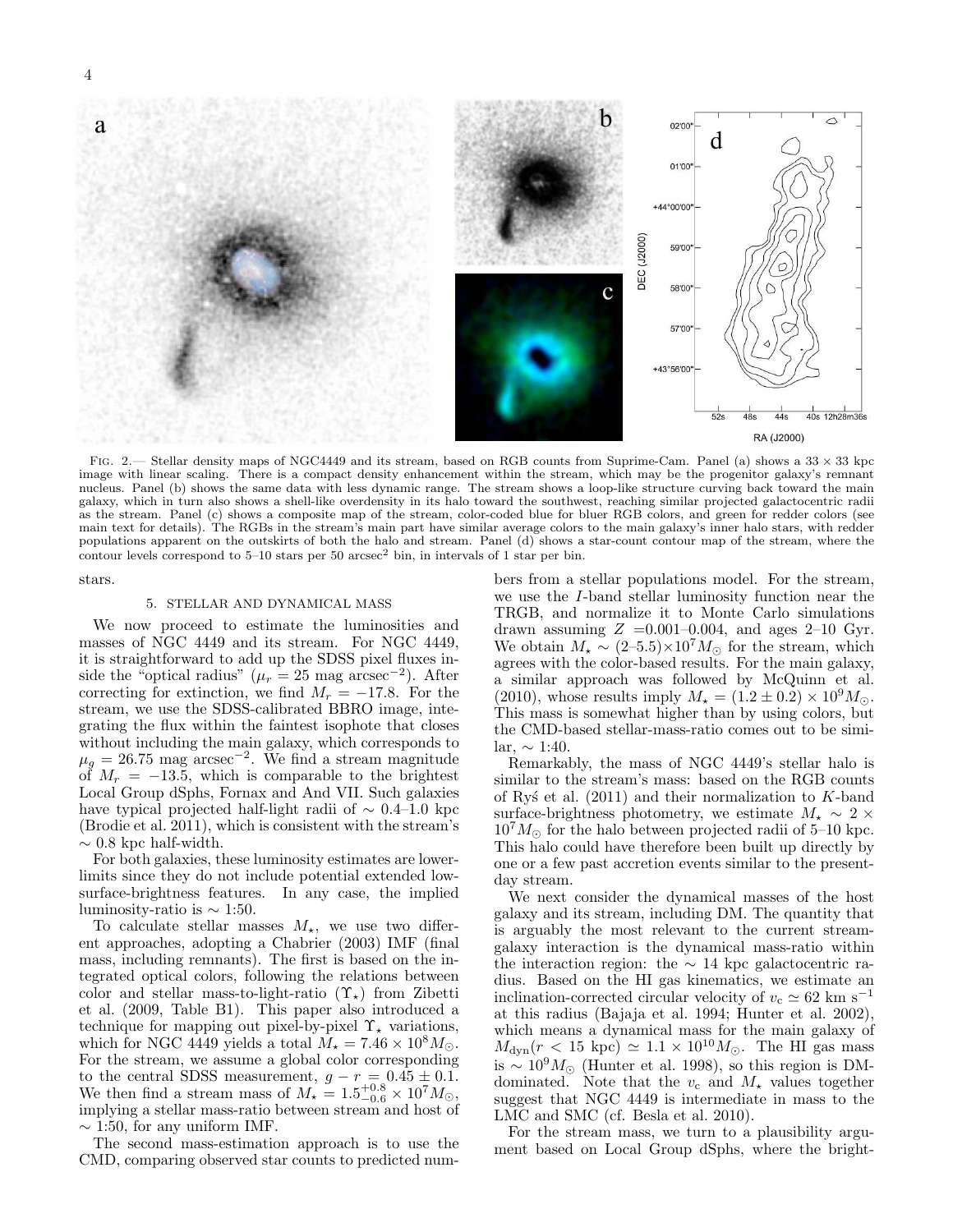

FIG. 3.— Color-magnitude diagram of the stream region, using Suprime-Cam r'i' photometry transformed to Johnson-Cousins VI bands. RGB isochrones are overlaid from Girardi et al. (2002) for metallicities  $Z = 0.001$  (blue curves) and  $Z = 0.004$  (red curves). For each Z, the isochrones show ages of 2, 4, and 10 Gyr, from left to right, respectively.

est cases have estimated circular velocities of  $v_c \sim 15-$ 20 km s<sup>−1</sup> on  $\sim$  1–3 kpc scales (Walker & Peñarrubia 2011; Boylan-Kolchin et al. 2011). Then if we assume the  $v_c$  values for both stream and main galaxy are fairly constant with radius, the ratio of  $v_c^2$  yields the dynamical mass-ratio. This ratio is  $\sim$  1:20–1:10, and thus the stream may be significantly perturbing the main galaxy.

A final metric is the ratio of total (virial) halo masses  $M_{\text{vir}}$ , which are not directly measurable but may be inferred on a statistical basis, assuming a ΛCDM framework. In this context, it is well-established that the total mass-to-light-ratios of dwarf galaxies increase dramatically at lower luminosities. Current estimates of  $M_{\star}$ - $M_{\text{vir}}$  and luminosity- $M_{\text{vir}}$  relations (Moster et al. 2010; Tollerud et al. 2011) would imply  $M_{\rm vir} \sim (1-5) \times 10^{11} M_{\odot}$ for NGC 4449, and  $\sim (1-10) \times 10^{10} M_{\odot}$  for the stream progenitor—for a plausible virial mass-ratio of ∼ 1:10– 1:5.

Thus what appears to be a very minor merger in visible light may actually be closer to a *major* merger when including DM.

#### 6. DISCUSSION

We have detected and analyzed a stellar tidal stream in the halo of NGC 4449 which we interpret as the ongoing disruption of a dSph galaxy by a larger dwarf (an LMC/SMC analogue). As far as we are aware, this is the lowest-mass primary galaxy with a verified stellar tidal stream.

We suggest some implications for galaxy evolution. It has been proposed that dSph's orbiting massive galaxies such as the Milky Way were "pre-processed" from gasrich dwarfs by tidal effects within dwarf galaxy groups (D'Onghia et al. 2009). We may be witnessing such a transformation in action, with the HI streams surrounding NGC 4449 representing additional tidal debris.

We also suspect it is not just a coincidence that such a novel stream was found first around one of the most intensely star-forming nearby galaxies. The accretion event may well be the starburst trigger. The period of elevated star formation appears to have started around 0.5 Gyr ago (McQuinn et al. 2010), which is suggestively similar to the stream's  $\sim$  1–2 Gyr orbital period stream<sup>16</sup> (and more generally to any process that is linked to the

 $^{16}$  Given a projected apocentric radius of  $R_{\rm a}$  = 13 kpc,